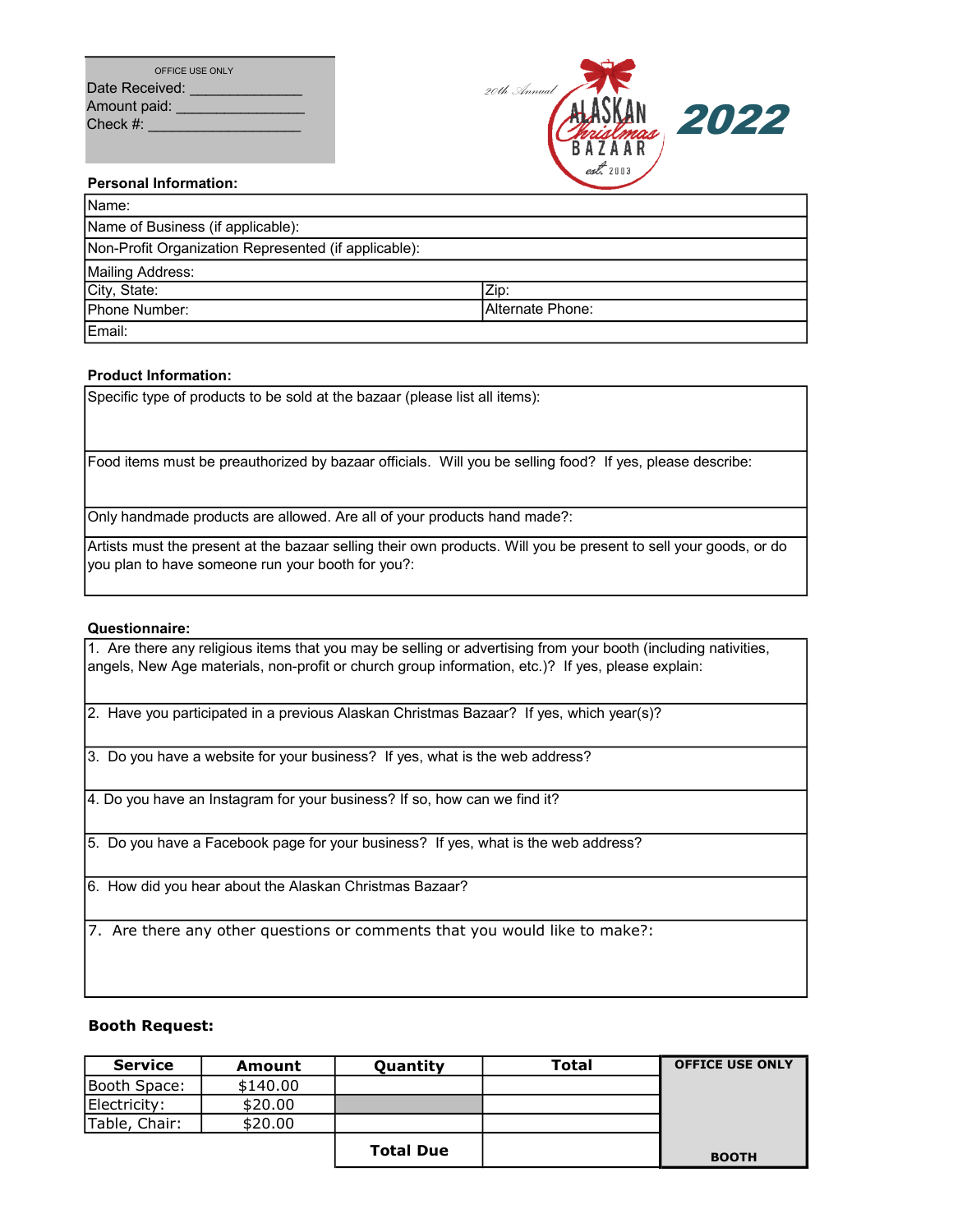

#### Hold Harmless Agreement:

Vendors understand and acknowledge that Alaskan Christmas Bazaar, its volunteers and affiliates are in no way responsible for damage to property, bodily injury, or theft of merchandise. Vendors are encouraged to not leave merchandise unattended or left overnight after the Friday set-up. Vendors understand that there is no staff or security left to supervise the safety of displays or products on the Friday after the set-up.

# Subletting / Booth Sharing:

Vendors are allowed to share booth space with other crafters. All crafters must inform the bazaar officials of the products they are going to sell and must abide by all the rules outlined in the application. The Alaskan Christmas Bazaar does not facilitate booth sharing; vendors are encouraged to find others to share their space with on their own, if they wish to share a booth. Vendors in adjacent booths are not permitted to move curtains aside or otherwise join booths without prior approval.

#### Cancellations:

Booth fees, less a \$30 administration fee, are refundable up to 14 days prior to the date of the bazaar. All cancellations must be sent in writing via email to kay@alaskanchristmasbazaar.com. Cancellations requested less than 14 days prior to the date of the bazaar will not be issued a refund.

# Vendor Acceptance, Booth Requests, and Wait List Information:

-Returning vendors: Please mail in this application with payment by April 30, 2022. The bazaar does not make any guarantees regarding booth locations for returning vendors, although we try our best to accommodate. All booth requests must be submitted in writing; the bazaar cannot guarantee verbal agreements.

-New vendors: Your check will be deposited upon receipt. We assign available booths to new vendors according to the date we receive the application. Remaining vendors are placed on a wait list and notified via mail. Vendors who do not get into the bazaar will receive a full refund in the weeks after the show.

I have read the information provided in this application, and I agree to the terms and conditions.

| <b>Signature of Vendor:</b>     |  |
|---------------------------------|--|
| <b>Printed Name of Vendor:</b>  |  |
| <b>Business Name of Vendor:</b> |  |

Date of Application:  $\_$  , and the set of the set of the set of the set of the set of the set of the set of the set of the set of the set of the set of the set of the set of the set of the set of the set of the set of the set of the set of th

Please make all checks payable to: Alaskan Christmas Bazaar Alaskan Christmas Bazaar, PO Box 111907, Anchorage Alaska 99511 Please mail this application with payment to: